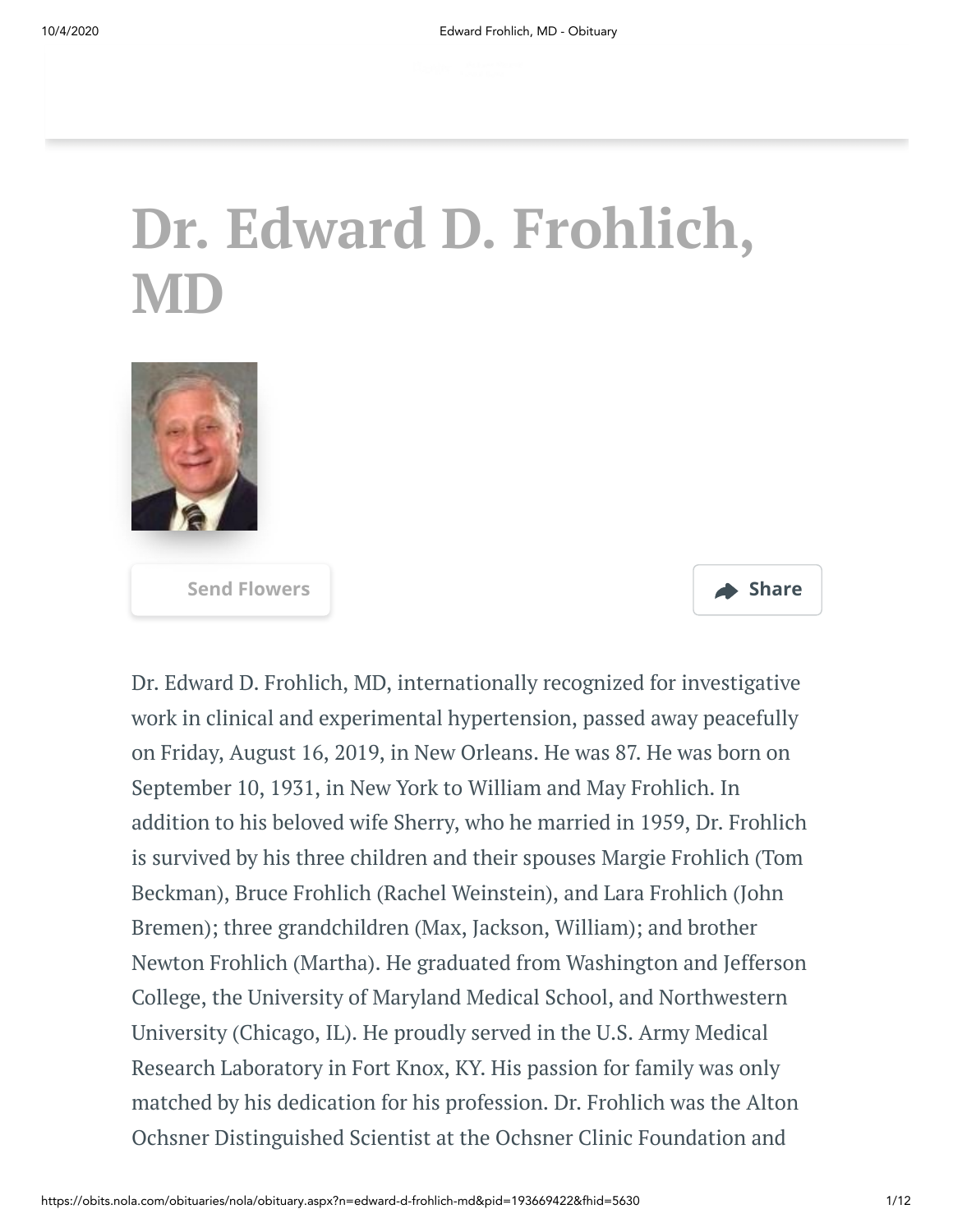#### 10/4/2020 Edward Frohlich, MD - Obituary

staff member of the Ochsner Clinic. Of great importance was his lifetime commitment to and love of medical practice, teaching and mentorship, professional medical writing, and service to his elected professional societies. Dr. Frohlich served on the editorial boards of numerous peer reviewed journals and as Editor-in-Chief of the Journal of Medical and Clinical Research and Hypertension (the latter, a prominent journal of the American Heart Association). His research publications focused on the hemodynamic mechanisms underlying hypertension (high blood pressure) and its treatment. He authored more than 1,100 peer reviewed scientific papers, chapters, editorials, and textbooks, including Pathophysiology: Altered Regulatory Mechanisms in Disease. He received numerous international and national awards. He was an international statesman for advancing the treatment of patients with hypertension. His impact will continue through his impressive number of international trainees. Dr. Frohlich will be especially remembered for his deep commitment to understanding the fundamental and clinical disease mechanisms and treatment of hypertensive cardiovascular disease and his dedication to humane. The family would like to express their deep appreciation to Brenda King, Jessie Ellis, Mary Brown, and the very supportive people at Passages Hospice and Ochsner Clinic. A funeral service will be held on Tuesday, August 20, 2019 at Lake Lawn Metairie Funeral Home. Visitation will be at 11:00 am with services at 12:00 noon followed by interment in Metairie Cemetery. In lieu of flowers, donations may be sent to Ochsner Health System: Institute of Medicine, Education, and Spirituality, or a [charity](http://www.legacy.com/obituaries/nola/condolences-charities.aspx?keyword=coycalz&pid=193669422) of your choice.

To Plant Memorial Trees in memory, please visit our **[Sympathy](https://sympathy.legacy.com/en-us/funeral-flowers/name/edward-frohlich-md-funeral-flowers/p193669422/?affiliateId=2&pm=240) Store**.

Published in The Times-Picayune from Aug. 17 to Aug. 20, 2019.

#### **MEMORIAL EVENTS**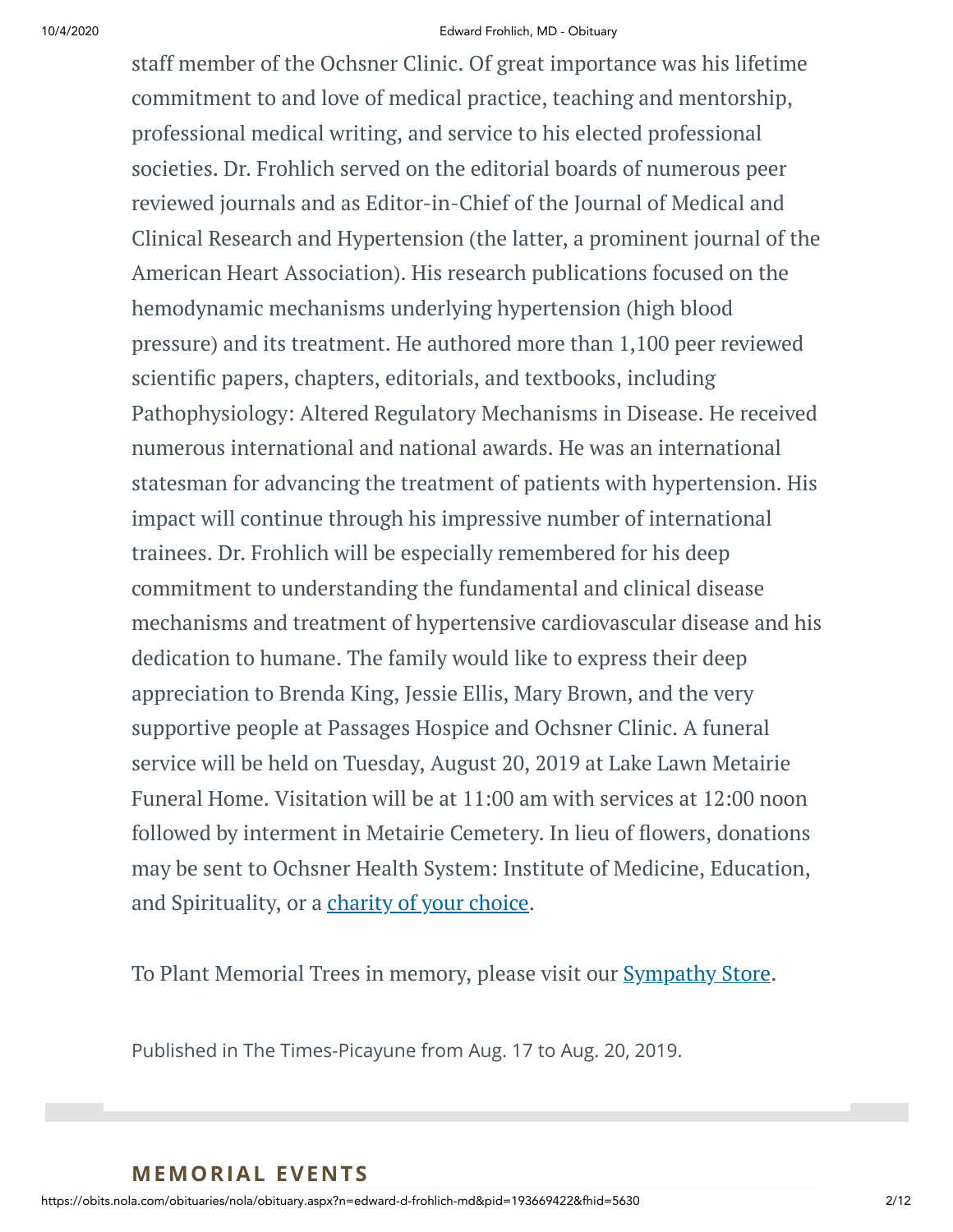|    | <b>AUG</b> Visitation           |
|----|---------------------------------|
| 20 | 11:00 AM                        |
|    | Lake Lawn Metairie Funeral Home |
|    | Send Flowers                    |
|    |                                 |
|    | <b>AUG</b> Service              |
| 20 | 12:00 PM                        |
|    | Lake Lawn Metairie Funeral Home |
|    |                                 |
|    | Send Flowers                    |
|    |                                 |
|    | Funeral services provided by    |
|    | Lake Lawn Metairie Funeral Home |
|    | 5100 PONTCHARTRAIN BLVD         |
|    | New Orleans, LA 70124           |
|    |                                 |

[5044866331](tel:5044866331)

**[Send Flowers](https://sympathy.legacy.com/en-us/funeral-flowers/name/edward-frohlich-md-funeral-flowers/p193669422/?affiliateId=2&pm=206)**

**Order by phone:** (866) 764-7853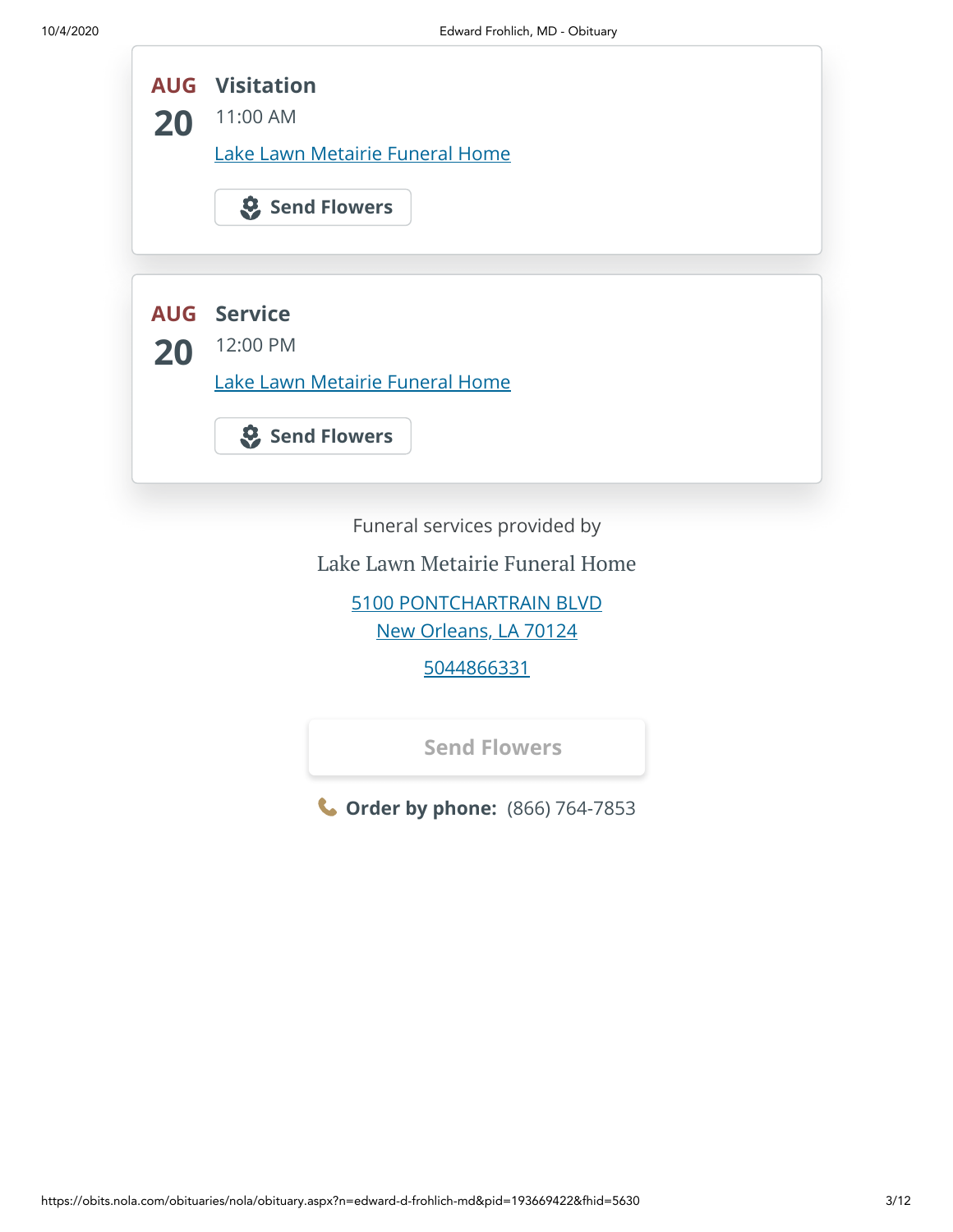#### **MAKE A DONATION**

Please consider a donation, as requested by the family.



## **MEMORIES & CO N DOLE N CES**

Guest Book sponsored by Lake Lawn Metairie Funeral Home



https://obits.nola.com/obituaries/nola/obituary.aspx?n=edward-d-frohlich-md&pid=193669422&fhid=5630 4/12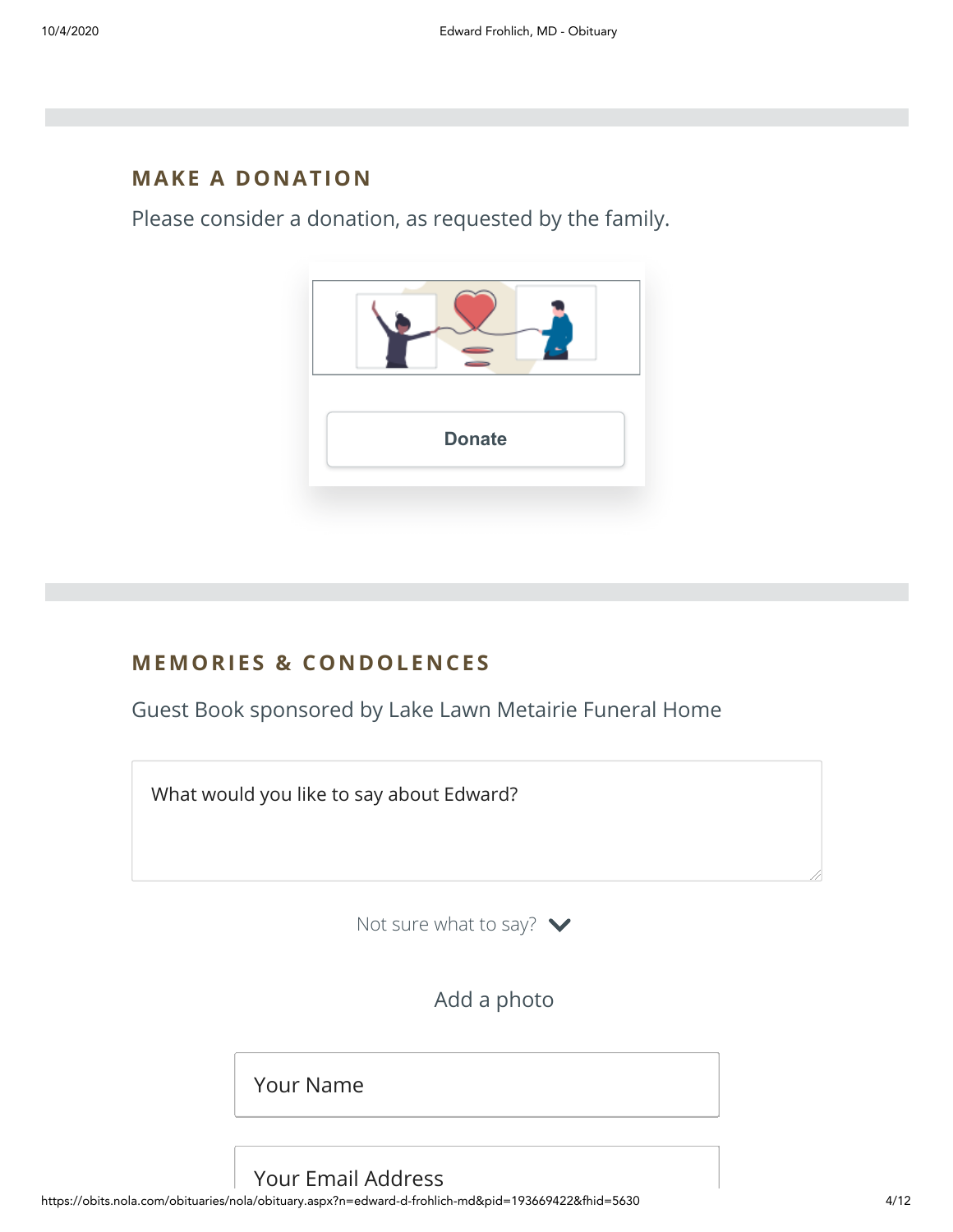Your Relationship

 $\boxdot$  Get email updates for this page

**Add Memory**

**[View Printed Guest Book](https://sympathy.legacy.com/en-us/printed-obituary-guestbook/gallery/?type=obituary&p=193669422&pn=edward-frohlich-md&affiliateId=2&pm=69)**

[Posting Guidelines](https://www.legacy.com/guestbooks/posting-guidelines.aspx?n=Edward-Frohlich,%20MD&pid=193669422) | [FAQ](https://www.legacy.com/guestbooks/faq.aspx?n=Edward-Frohlich,%20MD&pid=193669422)

#### **14 entries**

August 31, 2019

Dear Sherry and Family,

Because of our mutual research interests, i knew Ed for many years and we were both heavily involved in the activities of the Council for High Blood Pressure Research. However, I worked closely with him during the many years that he was editor of Hypertension and I was associate editor. During those years I learned much from him and he was a great role model. I extend my sincere condolences to the family. Sincerely,

Gabby Navar

#### **Gabby Navar**

#### August 31, 2019

I was fortunate to know Ed for many years and I served as associate editor during the years that he was Editor of Hypertension. It was a pleasure to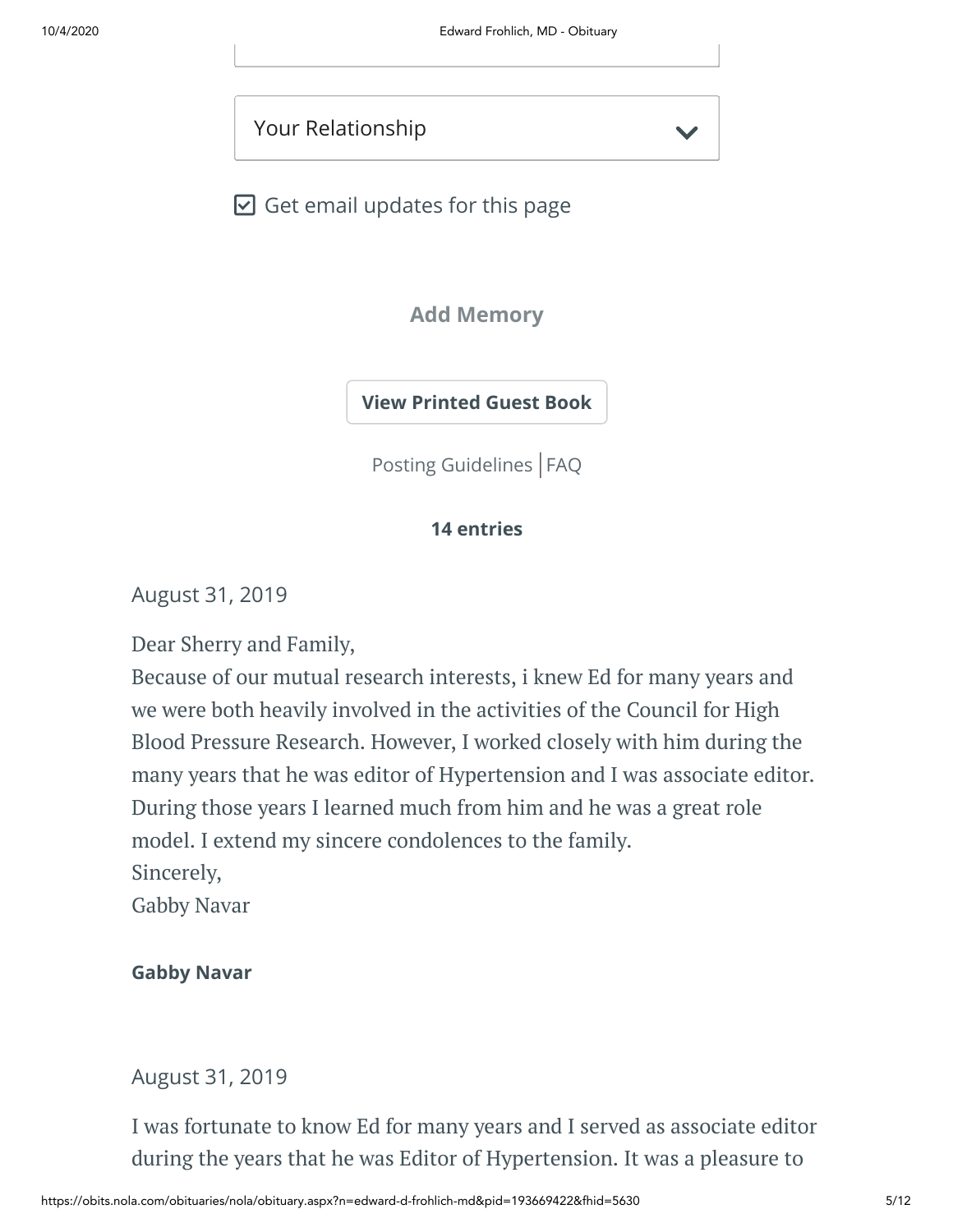work with him and I learned a great deal. I offer my sincere condolences to Sherry and the rest of the family. Gabby Navar Tulane Physiology

**Gabby Navar**

August 30, 2019

A tribute to Edward D. Frohlich, M.D.

A truly great physician, clinical investigator and teacher in the field of hypertension. It was a privilege to have him as a contributing faculty and teacher in the Section of Clinical Pharmacology at Tulane University School of Medicine (1981-2006). His collegiality and wisdom will be greatly missed. With deepest condolences to his wife, family, friends, and colleagues at the Ochsner medical institutions.

Juan Lertora, MD, PhD

Baton Rouge, Louisiana

**Juan Lertora**

August 27, 2019

**Crystal A. Johnson**

August 22, 2019

My condolences to his family. Dr. Frohlich was a large part of my career at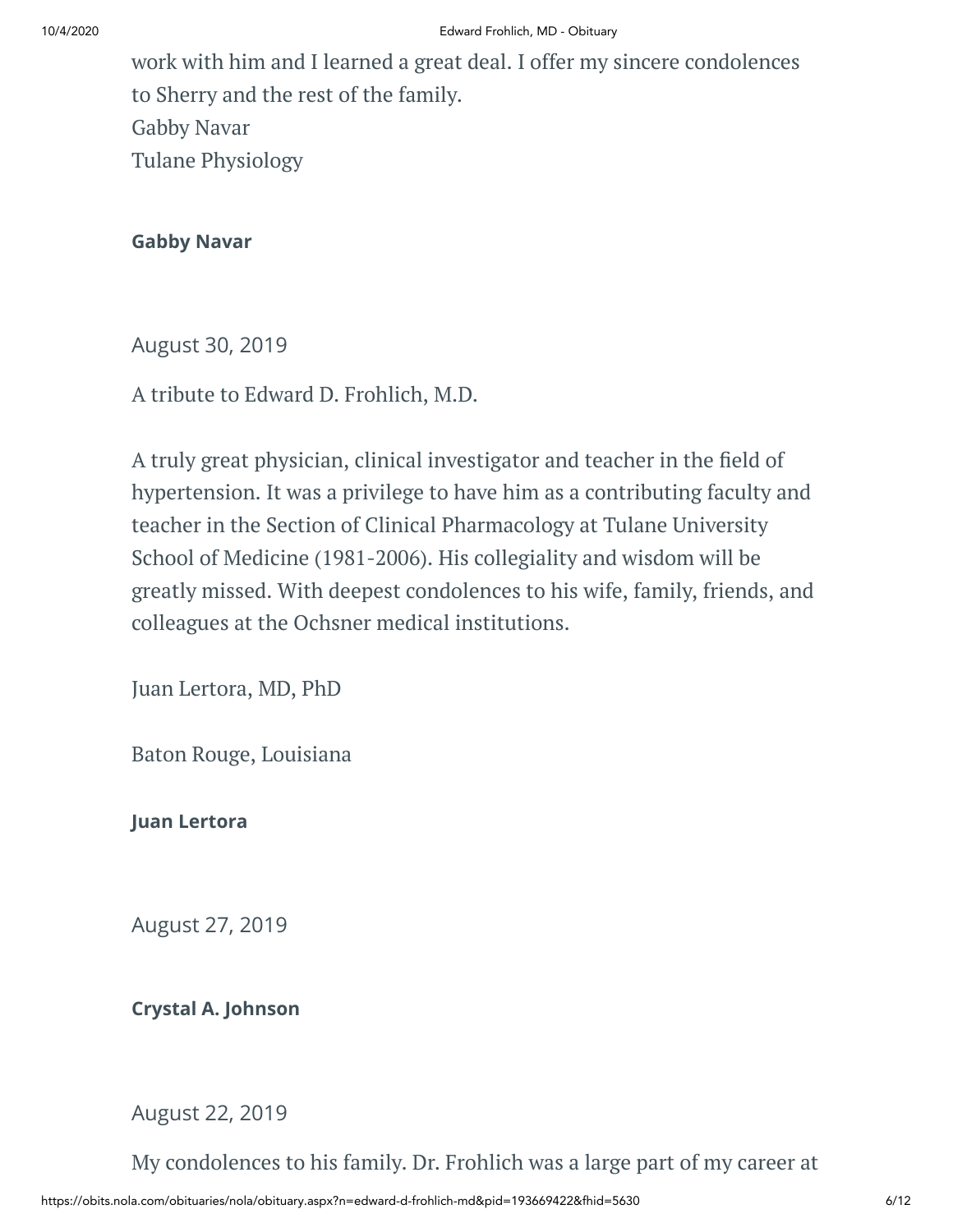#### 10/4/2020 Edward Frohlich, MD - Obituary

Ochsner and he was truly an amazing person. I will always cherish the memories of working with him during his time as Editor of the Hypertension Journal. He was always so caring, compassionite and kind. It was an honor to know him. I know how much he loved his family as he was always so proud when speaking of Sherry and their children. He will be greatly missed.

#### **Debby Chopin**

#### August 21, 2019

#### Dear Sherry and family,

Terrie and wish to share our condolences for the loss of this wonderful man and husband. Ed was one of the most remarkable individuals that I have had the privilege of knowing over my own long career in hypertension research. He was a friend and mentor to me all along the way, always supportive and always kind. As I followed him as the Chairman of the Council for High Blood Pressure Research, he guided me at every step. We shared many views about things, professionally and politically. He has been a giant in the field who has been respected for his prodigious contribution in both the basic science and clinical arena. He has been a leader in both areas and set a standard of excellence and productivity that was matched by no one. I have known Ed for nearly 50 years and there is no one for whom I have held in greater esteem, both personally and professionally. His colleagues, the field of hypertension, and I will personally greatly miss him.

I know what a difcult time this is for you but I also know the family is there for you and that you are strong. Please give Bruce my best and tell him to contact me one of these days and let me know how he is doing.

Take care, and I hope that we can see you one of these days when we visit New Orleans.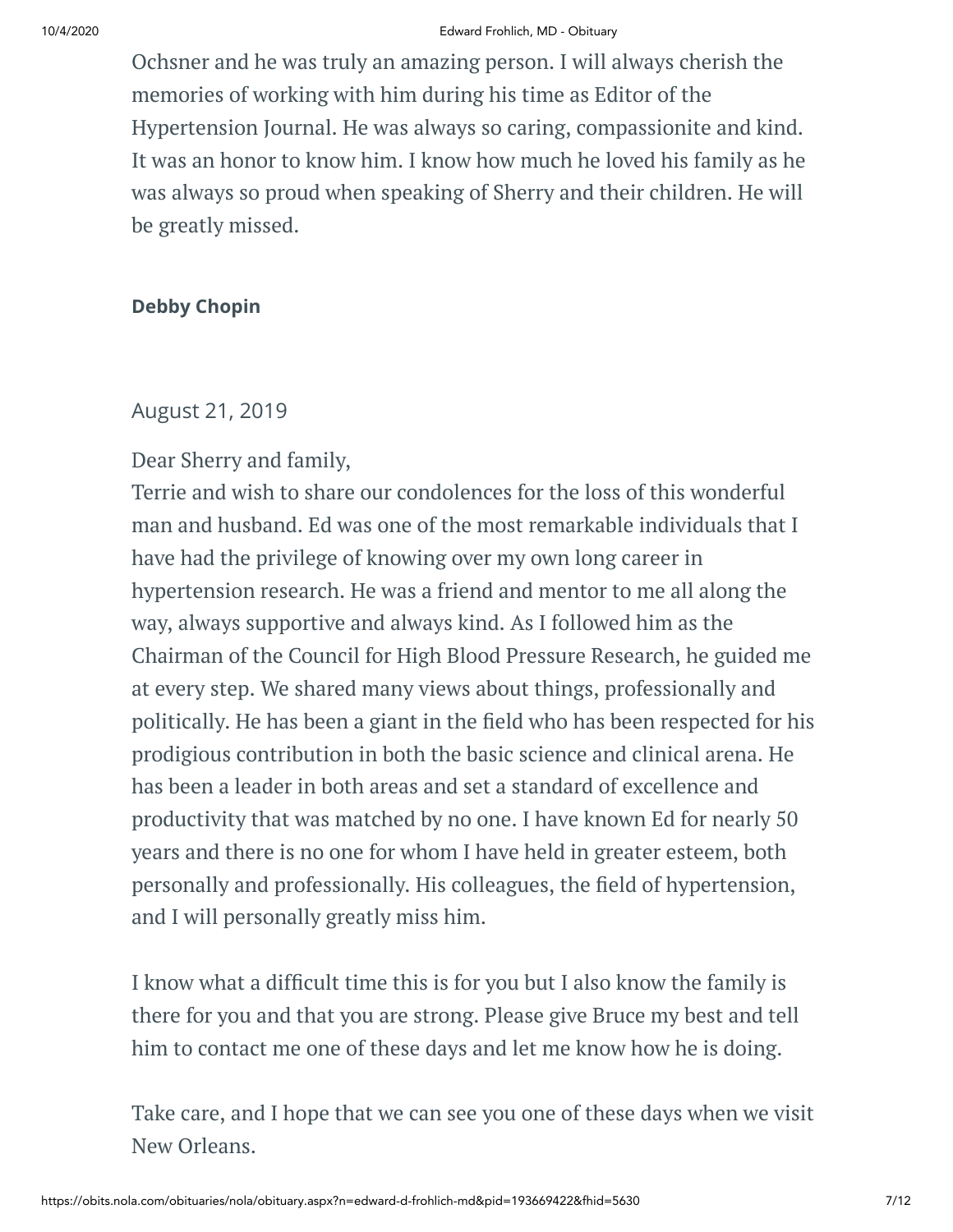Warm regards, Allen and Terrie Cowley

## August 21, 2019

A very kind, compassionate and intellectual doctor and person. Prayers for his family, friends and long time co-workers.

#### **Michele Magee**

## August 19, 2019

Dear Sherry,

It is very sad to hear about Dr. Frohlich's passing and Milentije and I express our deepest condolence to you, Margie, Bruce, and Lara. I am honored to have known him. He was a great mentor to me and he will be missed by so many of us in research community. Thinking of you, Jasmina Varagic

#### **Jasmina Varagic**

#### August 19, 2019

Dr. Frolich was my doctor for many years. Even after I moved from Kenner to the Northshore, I continued to see him at the Jefferson Clinic for 11 years. He was one of the most kindest human beings I've ever known. I never liked going to the doctor's office, but I actually looked for award to my appointments with Dr. Frolich. During my tenure with Continental Airlines, I was able to upgrade him and his wife to First Class on a trip to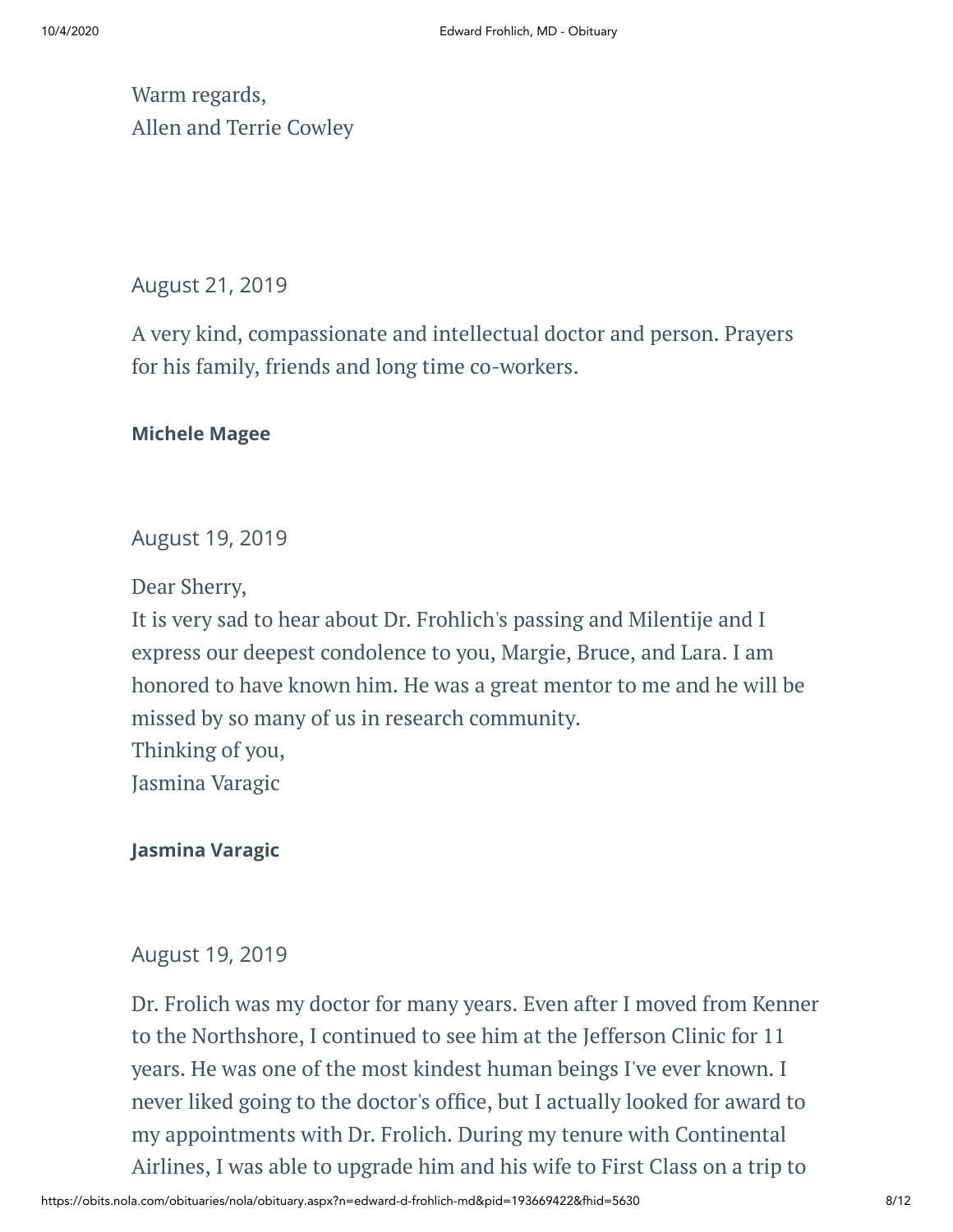Chicago. It was a pleasure to return some kindness to him. He will be greatly missed.

#### **John Trapen**

August 19, 2019



Eternal Friendship Remembrance Bouquet - VASE INCLUDED

**[Send Flowers and Gifts](https://sympathy.legacy.com/en-us/funeral-flowers/name/edward-frohlich-md-funeral-flowers/p193669422/?affiliateId=2&pm=272)**

Sympathy Gift courtesy of **Elizabeth Turner**

August 19, 2019

Ed was a "giant" in the field of high blood pressure. His contributions to our understanding of the mechanisms underlying high blood pressure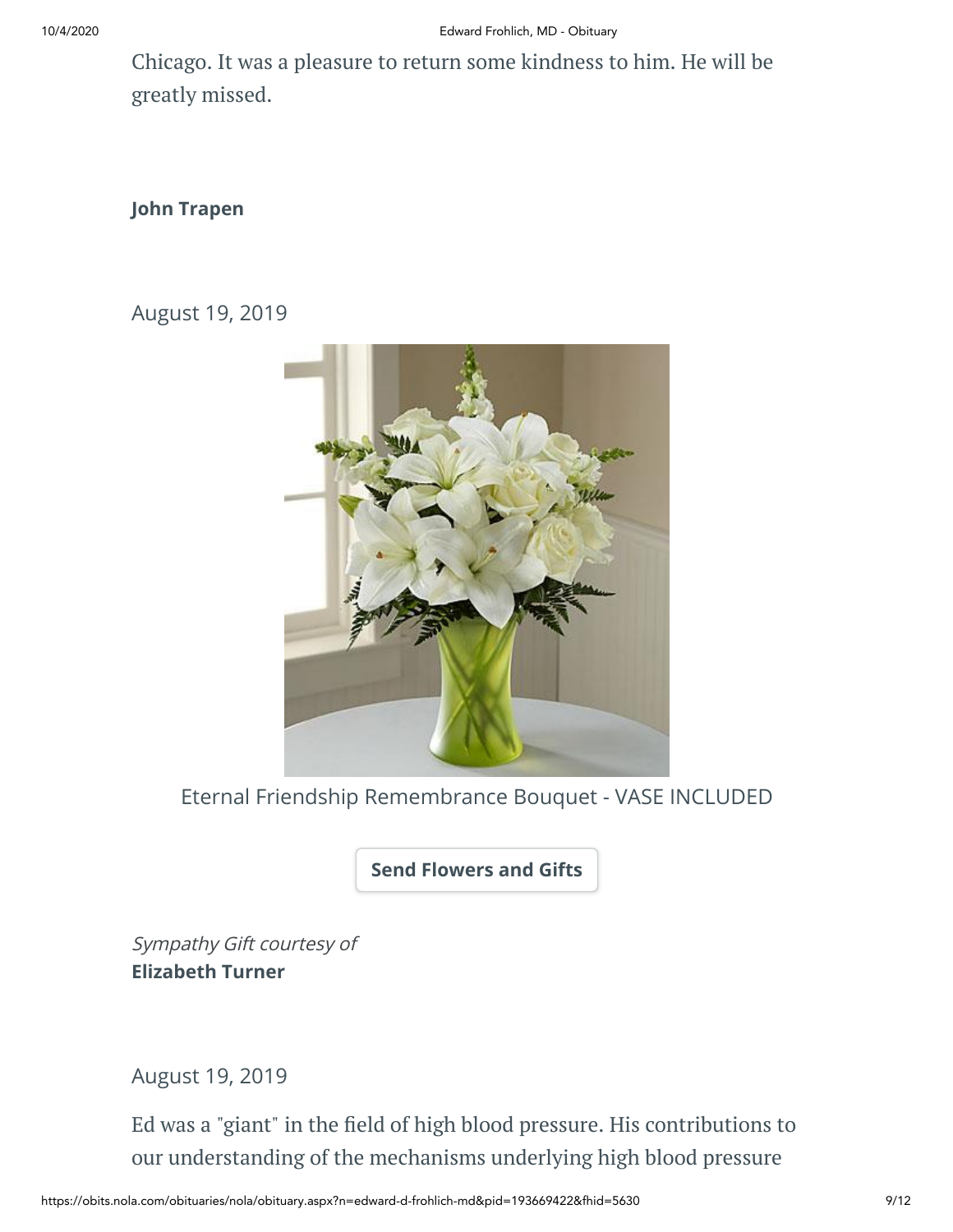#### 10/4/2020 Edward Frohlich, MD - Obituary

were unsurpassed. Over and above this, he was an inspirational leader, educator and mentor to a large "family" of trainees around the world. For many, including me,he was a great friend and role model. I will be ever grateful for his support and friendship.

Paul Whelton

### August 19, 2019

Dr. Frohlich was my doctor for many years. I will miss his loving care! My deepest condolences to his family.

#### **Janet Moiseyev**

August 19, 2019

Dear Sherry and Family

We are saddned to hear the news of Ed's Passing . We send our deepest and heartfelt condolences on the loss and may his memory be a blessing to all those that knew and loved him.

#### **Dana and Eileen Wallen**

#### August 18, 2019

Ed is one of my heroes. I feel extremely privileged to have been able to know him and work with him. He leaves a tremendous legacy that includes generations of hypertension researchers and clinicians worldwide. He clearly was among the most distinguished clinician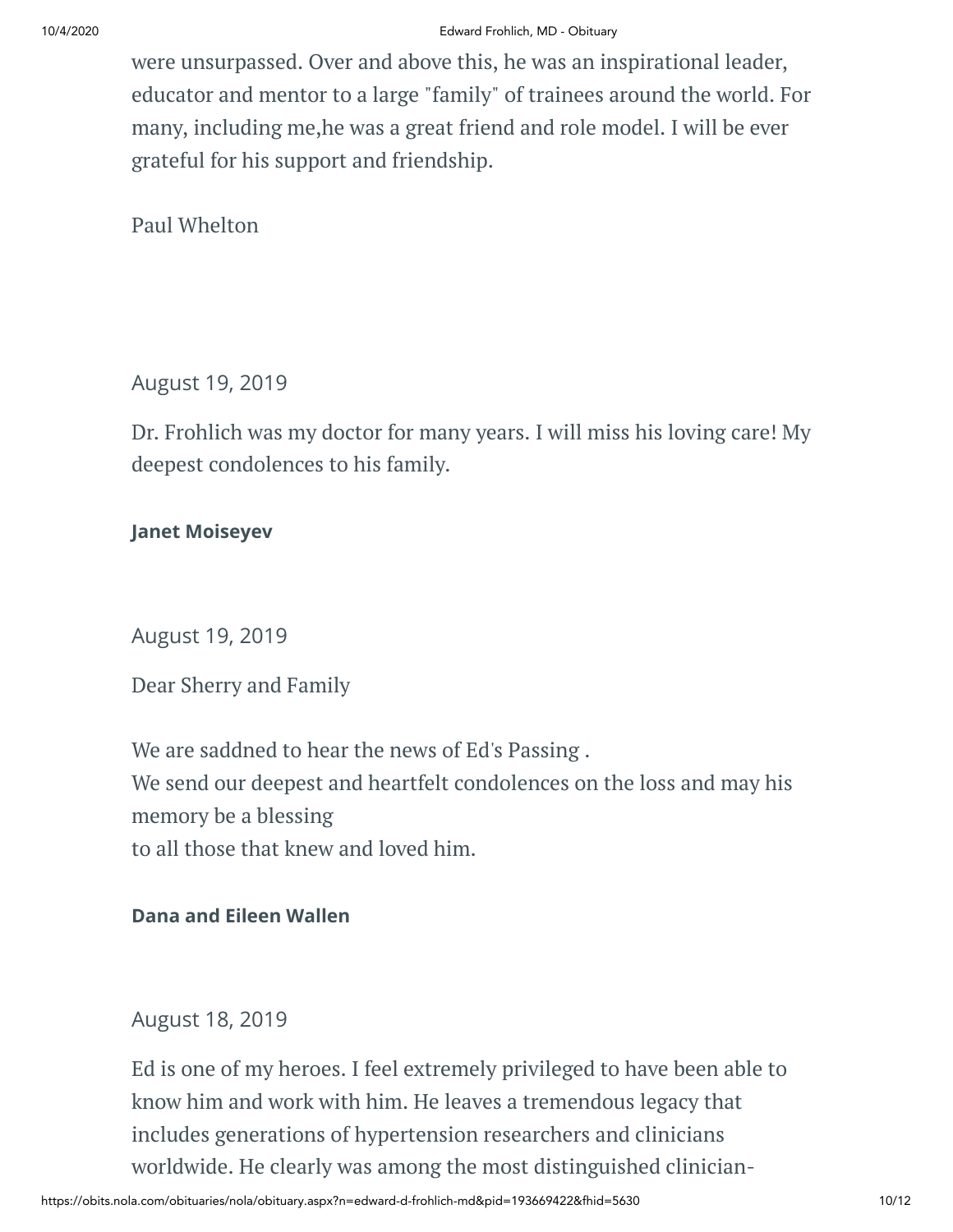researchers at Ochsner. I am sure there has been no greater mentor in hypertension. While he will be missed deeply, he will live on through his Fellows, and others he referred to as hisgrand-Fellows.

Sherry, my best to you and the family.

**Bill Pinsky**

#### **INVITE OTHERS TO ADD MEMORIES**

Share to let others add their own memories and condolences



**[The Five Stages of Grief](https://www.legacy.com/news/advice-and-support/article/the-five-stages-of-grief)**

**[Sympathy Advice](https://www.legacy.com/news/advice-and-support/article/sympathy-and-condolence-advice)**

**[What Is a Eulogy?](https://www.legacy.com/news/advice-and-support/article/what-is-a-eulogy)**

**[Funeral Flower Etiquette](https://sympathy.legacy.com//en-us/funeral-flowers/article/funeral-flower-etiquette/)**

[View All Advice & Support Articles](http://www.legacy.com/news/advice-and-support)

[Contact Us](https://www.legacy.com/ns/about/contact.aspx)